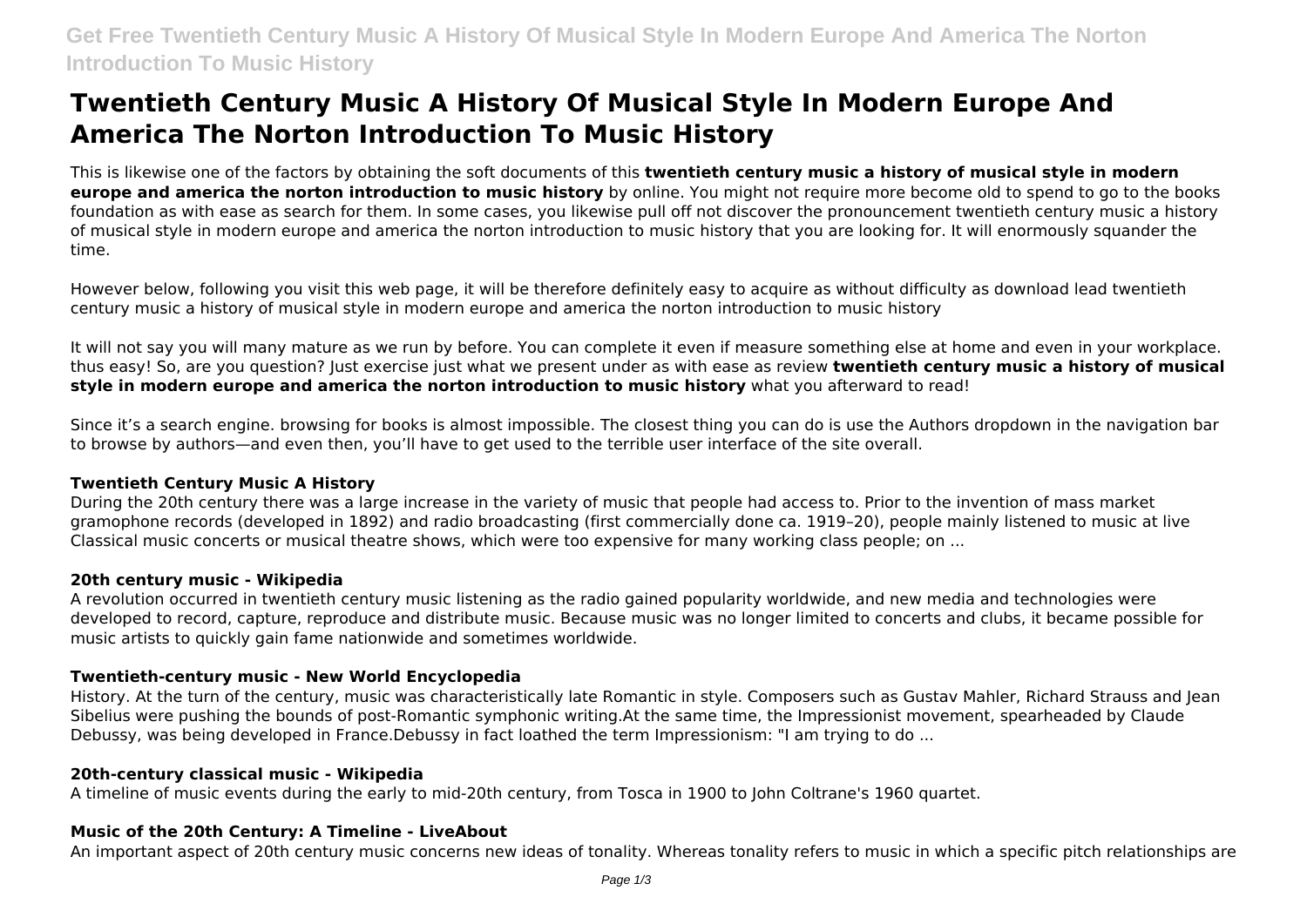# **Get Free Twentieth Century Music A History Of Musical Style In Modern Europe And America The Norton Introduction To Music History**

based on a key "center," atonality is to write music that's not in any key at all or without any key or tonal center.

# **Brief History of Early 20th Century Music**

The Cambridge History of Twentieth-Century Music, first published in 2004, is an appraisal of the development of music in the twentieth century from the vantage-point of the twenty-first. This wide-ranging and eclectic book traces the progressive fragmentation of the European 'art' tradition, and its relocation as one tradition among many at the century's end.

# **The Cambridge History of Twentieth-Century Music edited by ...**

Twentieth Century Music is the third volume to appear in this series.. Morgan divides his text into three chronological sections. Beginning with such giants as Mahler, Richard Strauss and Debussy, he discusses national movements, as represented by Charles Ives and Ralph Vaughan Williams; philosophical movements as various as the Schoenberg/Berg/Webern alliance or "les six"; and the giants who ...

# **Twentieth-Century Music: A History of Musical Style in ...**

A History of Twentieth-Century Music in a Theoretic-Analytical Context is an integrated account of the genres and concepts of twentieth-century art music, organized topically according to aesthetic, stylistic, technical, and geographic categories, and set within the larger political, social, economic, and cultural framework. While the organization is topical, it is historical within that ...

# **A History of Twentieth-Century Music in a Theoretic ...**

Notable 20th Century Composers and Musicians . Bela Bartok: A Hungarian composer and renowned ethnomusicologist. Alban Berg: An Austrian composer who adapted the atonal style, also referred to as the classicist of modern music. Ernest Bloch: A Swiss composer of spiritual music. John Cage: An American composer of the 20th century known for his innovative, avant-garde ideas of creating and ...

#### **What Music Was Like in the 20th Century**

Characteristics of 20th Century Music. One of the most important developments in 20 th Century classical music was the effective dissolving of tonality. The entire system of keys that had dominated the musical landscape since the late Renaissance was by many composers, ultimately dismissed in favor of what would become known as 'serialism'.

#### **Characteristics of 20th Century Music: An Introduction - CMUSE**

A looser form of 20th century music development focused on nationalist composers and musical innovators who sought to combine modern techniques with folk materials. Classical style music has often gone hand in hand with the virtue of patriotism – especially in the latter part of the 19th century and early 20th century.

#### **Music of 20th Century - SlideShare**

This century has seen many changes in popular tastes and styles as well as personal and social values. The world of Western art music has experienced the same rapid changes in style. One general trend of twentieth century composers is a tendency to experiment and find something new and different.

#### **20th Century Music | ListenSmart.com**

The 20th century was a time of experimentation in classical music. Composers during the beginning of the 20th century rejected what they considered the harmonic excess of the late 19th century romanticism. Although some composers chose to compose in older styles many sought to